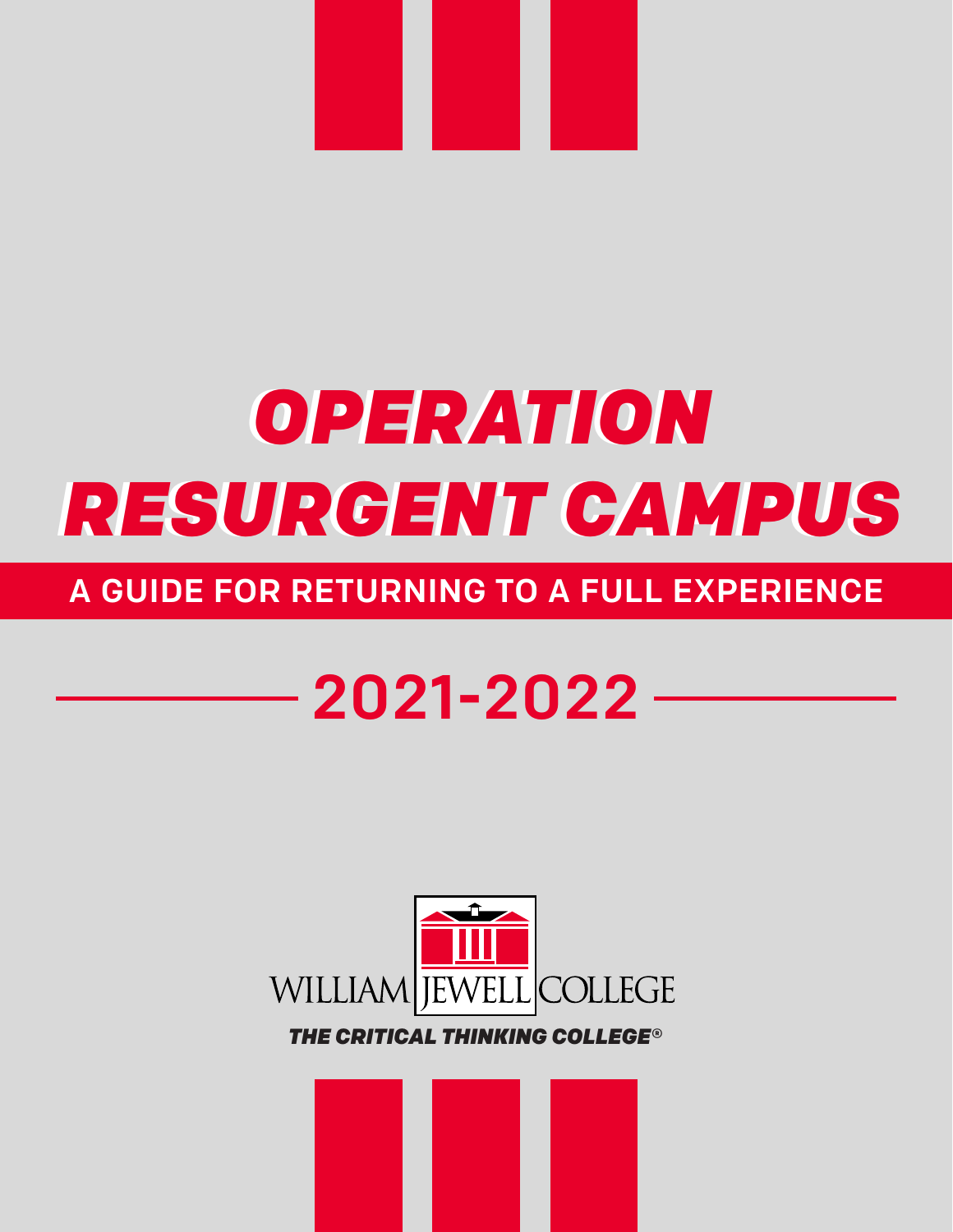### Table of Contents

|                         | $\boldsymbol{1}$ |  |
|-------------------------|------------------|--|
|                         | 1.1              |  |
|                         | 1.2              |  |
|                         | 1.3              |  |
|                         | 1.4              |  |
| $\overline{2}$          |                  |  |
|                         | 2.1              |  |
|                         | 2.2              |  |
| $\overline{\mathbf{3}}$ |                  |  |
|                         | 3.1              |  |
|                         | 3.2              |  |
|                         | 3.3              |  |
|                         | 3.4              |  |
|                         | 3.5              |  |
| $\boldsymbol{4}$        |                  |  |
|                         | 4.1              |  |
|                         | 4.2              |  |
|                         | 4.3              |  |
|                         | 4.4              |  |
|                         | 4.5              |  |
| 5                       |                  |  |
|                         | 5.1              |  |
|                         | 5.2              |  |
|                         | 5.3              |  |
|                         | 5.4              |  |
|                         | 5.5              |  |
| 6                       |                  |  |
|                         | 6.1              |  |
|                         | 6.2              |  |
| $\overline{z}$          |                  |  |
|                         | 7.1              |  |
|                         |                  |  |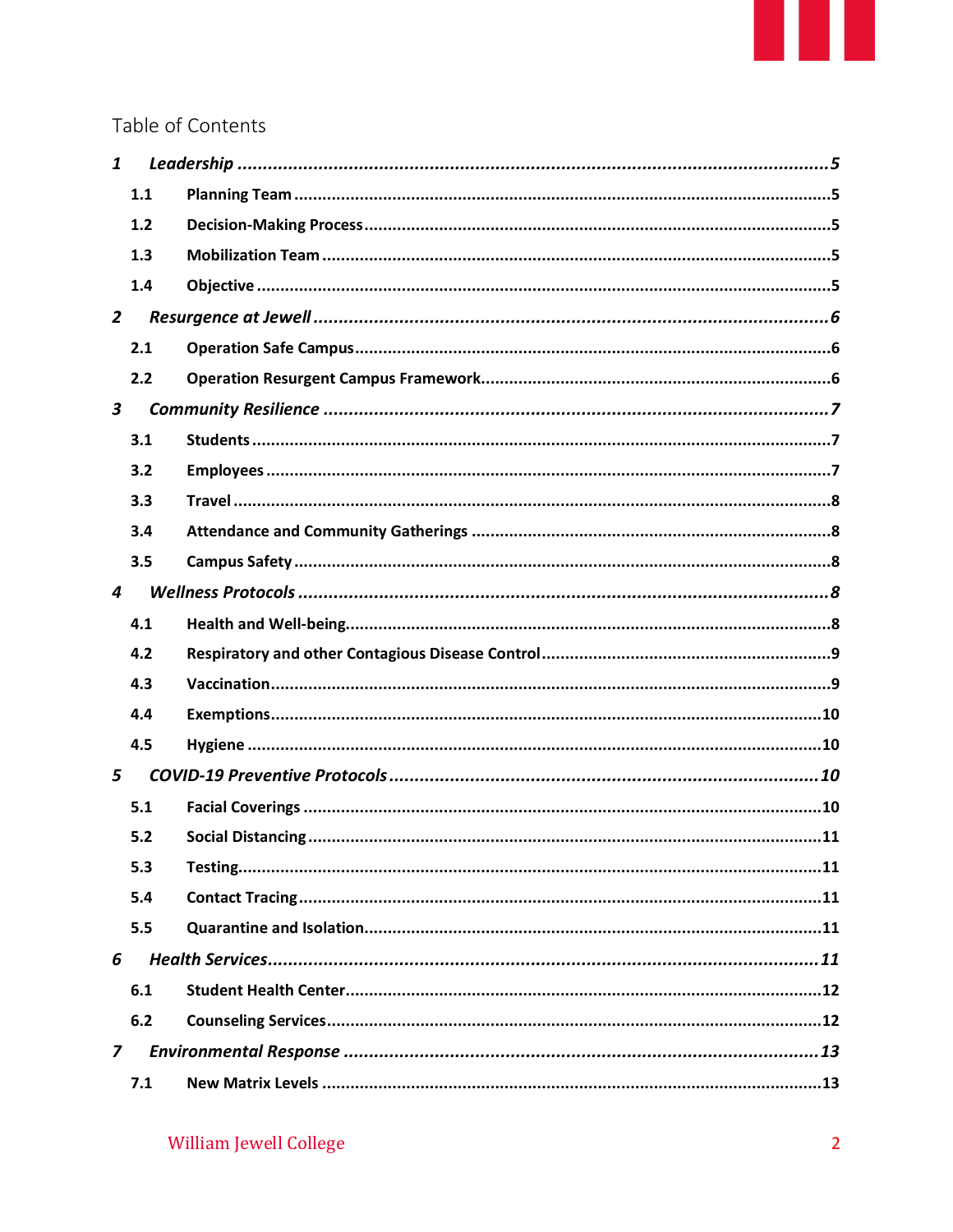| 7.2  |  |  |  |  |
|------|--|--|--|--|
| 7.3  |  |  |  |  |
| 7.4  |  |  |  |  |
| 8    |  |  |  |  |
| 8.1  |  |  |  |  |
| 8.2  |  |  |  |  |
| 8.3  |  |  |  |  |
| 9    |  |  |  |  |
| 9.1  |  |  |  |  |
| 10   |  |  |  |  |
| 10.1 |  |  |  |  |
| 10.2 |  |  |  |  |
| 10.3 |  |  |  |  |
| 10.4 |  |  |  |  |
| 11   |  |  |  |  |
| 11.1 |  |  |  |  |

## A Message from the President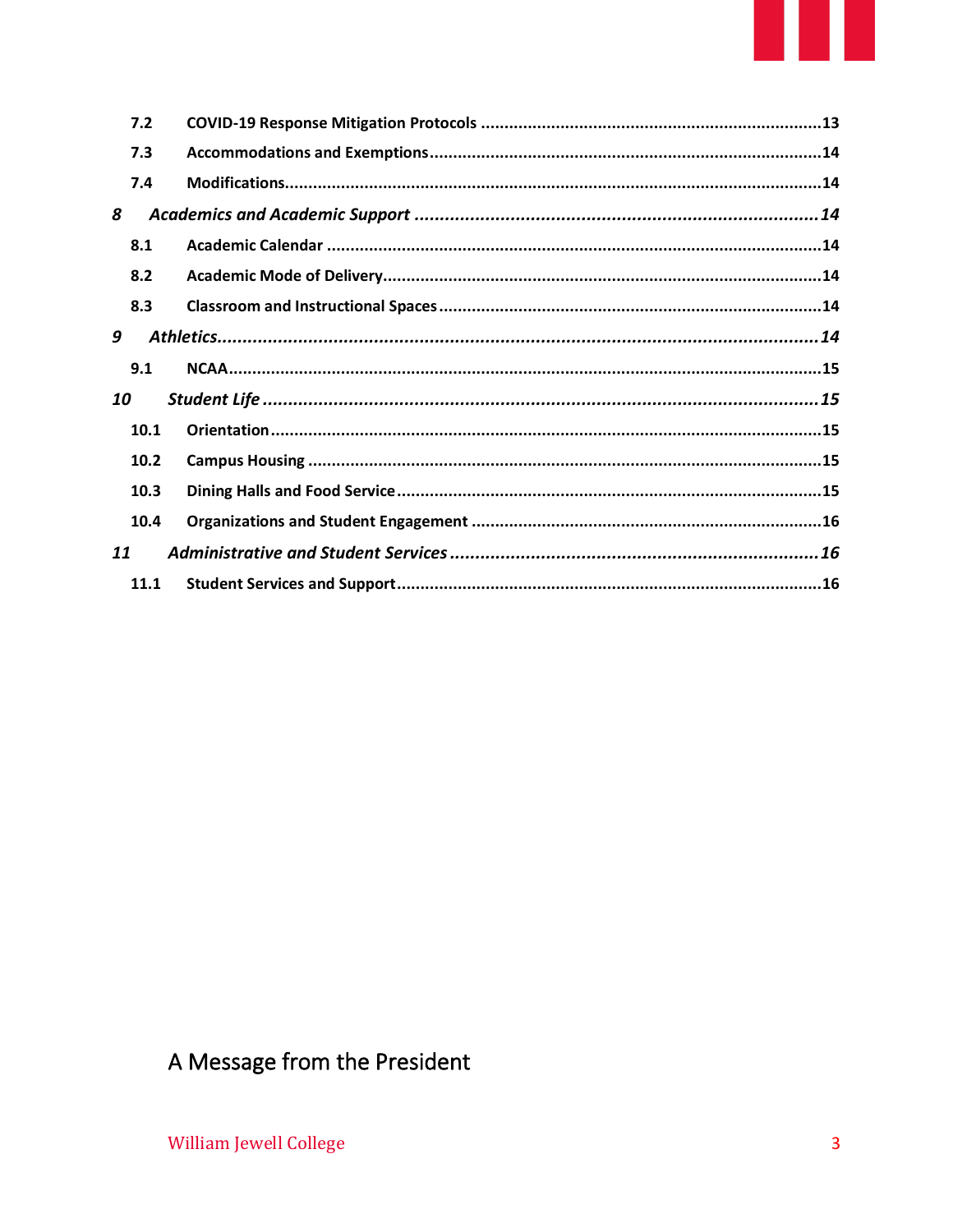

Dear Jewell Community:

It is with sincere pleasure that I write this brief letter of introduction to our Operation Resurgent Campus Guidance. It was just over a year ago that I drafted a letter prefacing our Operation Safe Campus guidance—and I am delighted to be sharing much different content this time around!

The campus is indeed resurging. Vaccination rates among employees are high; protocols are being lifted; and our activities and interactions generally are back to normal on The Hill. As we prepare for the fall semester and our students' return to campus, the following guidance will help us to know what to expect and what protocols to follow. I join all of you in being optimistic that we will achieve "micro-immunity" quickly after August 1, and enjoy a fulsome living and learning experience in the fall semester.

I want to thank Daniel Holt, who leads our Operation Resurgent Campus efforts, and the team of individuals who have worked to develop the guidance that will continue to ensure our safety in the coming months. I also want to thank our community partners, and in particular Dr. Raghavendra Adiga, whose expertise has informed this endeavor.

Finally, I wish to thank everyone in the Jewell Family for navigating the pandemic so effectively. We had a successful, if challenging, year thanks to your courageous citizenship. I appreciate all that you are doing to ensure that the 2021-2022 academic year will be meaningful—and safe—for our community.

*Deo Fisus Labora*, my fellow Cardinals!

Elizabeth Mar Lead Wills

Elizabeth MacLeod Walls, Ph.D. President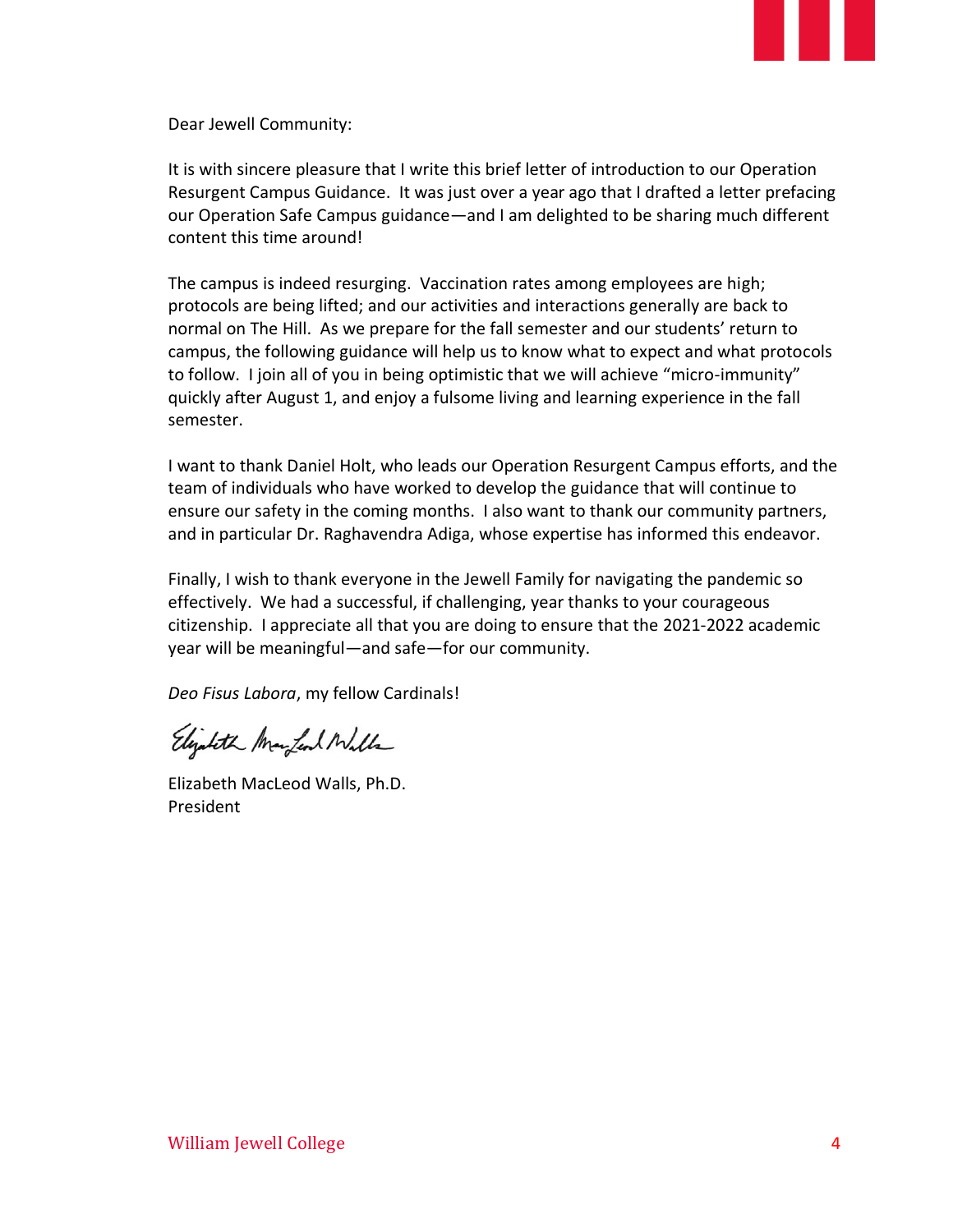#### 1 Leadership

#### 1.1 Planning Team

The committee charged with recommending how the College returns to normalcy in 2021-22 consisted of faculty, staff and students representing multiple departments on campus. The Operational Planning Team helped to establish the policies and framework herein to conduct the full student experience, consistent with our identity as The Critical Thinking College.

| Kristina Busby, RN    | Daniel Holt (Chair) |
|-----------------------|---------------------|
| Dr. Ian Coleman       | Landon Jones        |
| Dr. Anne Dema         | Shelly King         |
| Tom Eisenhauer        | Dr. Gina Lane       |
| Joe Garcia            | Dr. Leesa McBroom   |
| <b>Stephany Guest</b> | Chris McCabe        |
| Dr. Jeanine Haistings | Ernie Stufflebean   |
| Claire Henry          | Ashley Wilson, DNP  |

#### 1.2 Decision-Making Process

Operation Resurgent Campus is based on scientific information and metrics that are quantifiable for adjusting long-term solutions. These metrics include vaccination rates, incidence rates and vaccine saturation levels per guidance from the Clay County Public Health Center and Liberty Hospital. As the College collects data that supports various targets, the response will change from concentrated to controlled, and ultimately a limited response to the coronavirus is necessary.

#### 1.3 Mobilization Team

Prevention of on-campus exposure, mobilization and communication around mitigation will be administered by the Mobilization Team. Coordination efforts include processes previously implemented during Operation Safe Campus to inform individuals and/or the community of proper mitigation strategies. The Team will convene as appropriate and chaired by the Director of Campus Safety.

#### 1.4 Objective

The College's goal is to offer a full student experience in 2021-2022. Our objective is to conduct all academic and college-sponsored activities and programs as were customary prior to the COVID-19 pandemic. Under guidance from our partners at [Clay County](https://www.clayhealth.com/)  [Public Health Center](https://www.clayhealth.com/) an[d Liberty Hospital,](https://www.libertyhospital.org/) the College has updated its protocols to help us transition to a full experience. We anticipate this year to operate as a normal academic year, with expected and subtle updates as the country reopens. We will transition to Operation Safe Campus only in the event of unforeseen risk and will use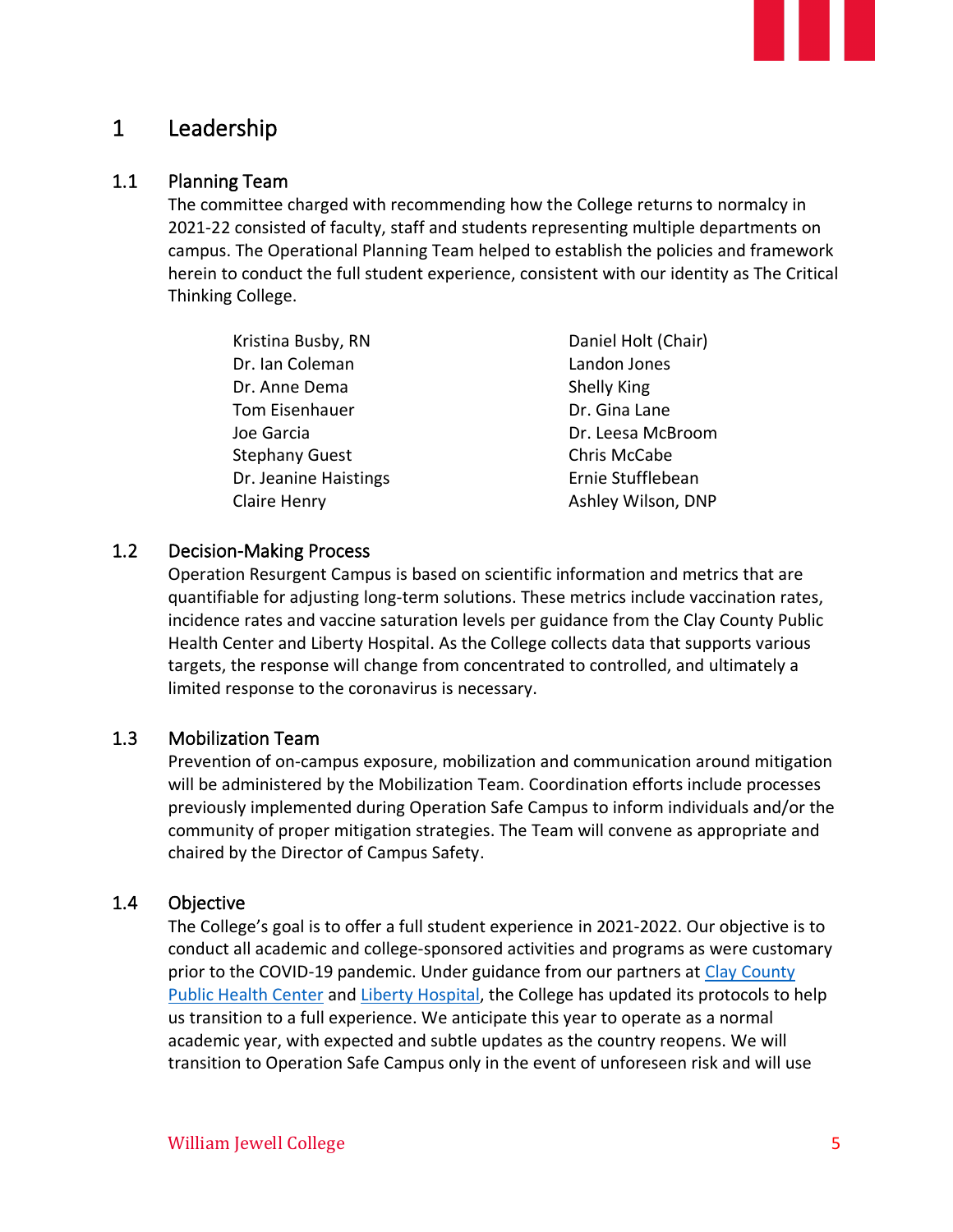the Operation Resurgent Campus framework to conduct ourselves in a practical sense that cares for our community. The reentry plan for 2021-2022 will remain fluid as we adopt new guidance from the [CDC,](https://www.cdc.gov/coronavirus/2019-ncov/index.html) U.S. Department of Education (ED) and local health department.

#### 2 Resurgence at Jewell

A biproduct of a successful Operation Safe Campus (OSC), Operation Resurgent Campus (ORC) changes protocols to emphasize the role of vaccination in relaxing current mask and distancing protocols. The College is confident that the transmission was low on campus in 2020-2021 because of the mitigation protocols put in place by OSC. The College's holistic response of protocols with ORC provides a new and improved method of containing the spread of the virus on-campus, including acceptable use of facial coverings, social distancing, testing and other practices.

#### 2.1 Operation Safe Campus

Implemented on May 19, 2020, [Operation Safe Campus guidance and protocols](https://www.jewell.edu/sites/default/files/pdf/COVID_Campus_Guide_1.1.21.pdf) instructed the College through an unusual 2020-2021 academic year until sunsetting on May 16, 2021. For only a few weeks in November and early December 2020 did the College conduct all classes virtually. The protocols within the OSC guidance will be archived for use as necessary.

#### 2.2 Operation Resurgent Campus Framework

ORC will be in effect for the duration of the 2021-2022 academic year, beginning with Level A-2 as of May 17, 2021. Level A-2 protocols are predicated on low on-campus incidence rates **and** high employee vaccination acceptance. Level A-1 introduces student vaccination acceptance as well as community incidence rates per the local health department. Level A maintains high levels of on-campus vaccination acceptance and low incidence rates but includes a community vaccination saturation point. At saturation, the COVID-19 vaccine is widely available, and all individuals have an opportunity to become immunized. Self-selection to not vaccinate is measured by the saturation point.

Post-pandemic the disease is expected to be an endemic. The framework described herein is designed as a glidepath to help us communicate our transition as a community, including from a communal responsibility as matter of public health to individual responsibility for personal safety and well-being.

The **framework for Operation Resurgent Campus may be viewed here.**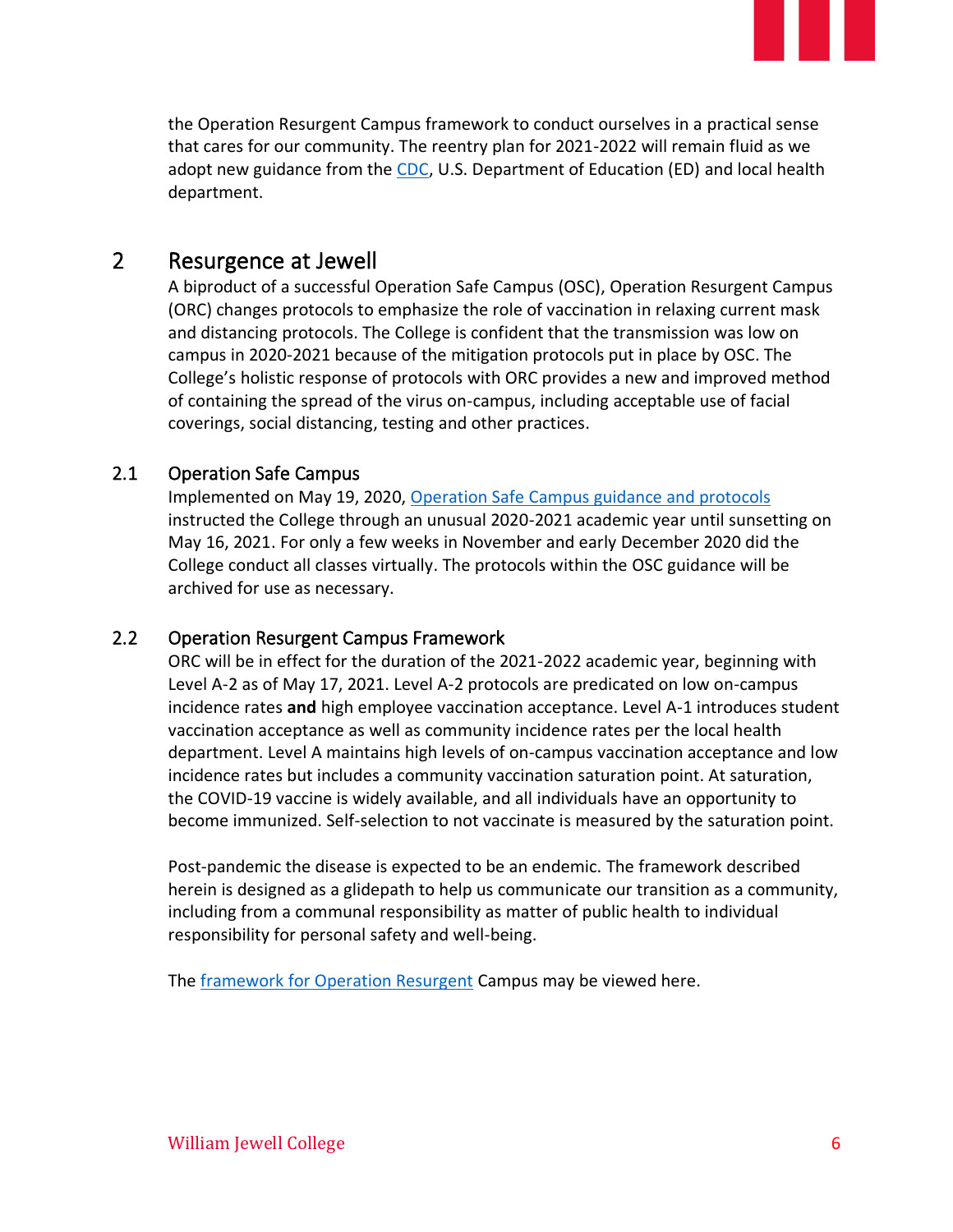#### 3 Community Resilience

College campuses and communal living environments are a unique community, and it may be necessary to adjust protocols as a community valuing responsible citizenship and immunization prevalent across campus. The [evidence supports](https://www.cdc.gov/coronavirus/2019-ncov/science/science-briefs/fully-vaccinated-people.html) that the vaccine is safe and provides protection against symptoms of the virus as well as spread of the virus. As the CDC continues to gather information on available vaccines effectiveness against variant strains of the virus, we anticipate a very fluid response. Employees and students will be supported to continue to wear facial coverings at their discretion. It is important for all individuals who are high(er) risk to receive the vaccine as it provides the necessary protection if exposed to someone who is asymptomatic and positive for COVID-19 (low risk). It is also important to understand that COVID-19 is likely to never leave our community entirely and that we all must play a part in keeping the College as safe as possible.

#### 3.1 Students

All students are expected to submit a [Health History and Immunization Record Form](https://www.jewell.edu/health-center) by [uploading](https://etsts.jewell.edu/idsrv/login?signin=d86f825324fad42bc22381a8b94504e4) to eTrieve, no later than August 1, that the Student Health Center will approve. An [FAQ on how to complete this form](http://www.jewell.edu/sites/default/files/pdf/Health_Immunization_Form_FAQ.pdf) correctly is available. It will be expected of students, as it will be of all members of the Jewell community, to accept individual responsibility. Students who are vaccinated and those who are exempt should have an established wellness plan with their family. This information may be requested by the Office of Student Life and/or the Student Health Center. [Click here](https://www.cdc.gov/vaccines/schedules/downloads/adult/adult-combined-schedule.pdf) to see a list of the adult immunization schedule.

Accommodations may be provided by using normal processes with **Accessibility** [Services.](https://www.jewell.edu/accessibility-services)

#### 3.2 Employees

All employees are expected to submit their COVID-19 Vaccination Record Card to the Office of Human Resources per the employee [COVID-19 vaccination policy.](https://www.jewell.edu/covid-vaccine-policy)

Employees should work on campus unless otherwise stated in the job description. A request for any necessary accommodations to work on premises should be requested to Human Resources as well as supervisory approval. If employees need to incorporate a regular remote or an off-site work plan into daily operations, they should first discuss with their supervisor and/or Cabinet member.

Employees should refrain from asking students and/or other employees if they are vaccinated. The purpose of the College's policy is to know who is and is not vaccinated for assessing institutional risk and minimize on-campus transmission. However, if an employee is immunocompromised or has a member within their immediate family who is immunocompromised, then an employee may make the decision to not meet with any persons in an un-masked personal setting (individual office) and should acquire

#### William Jewell College 7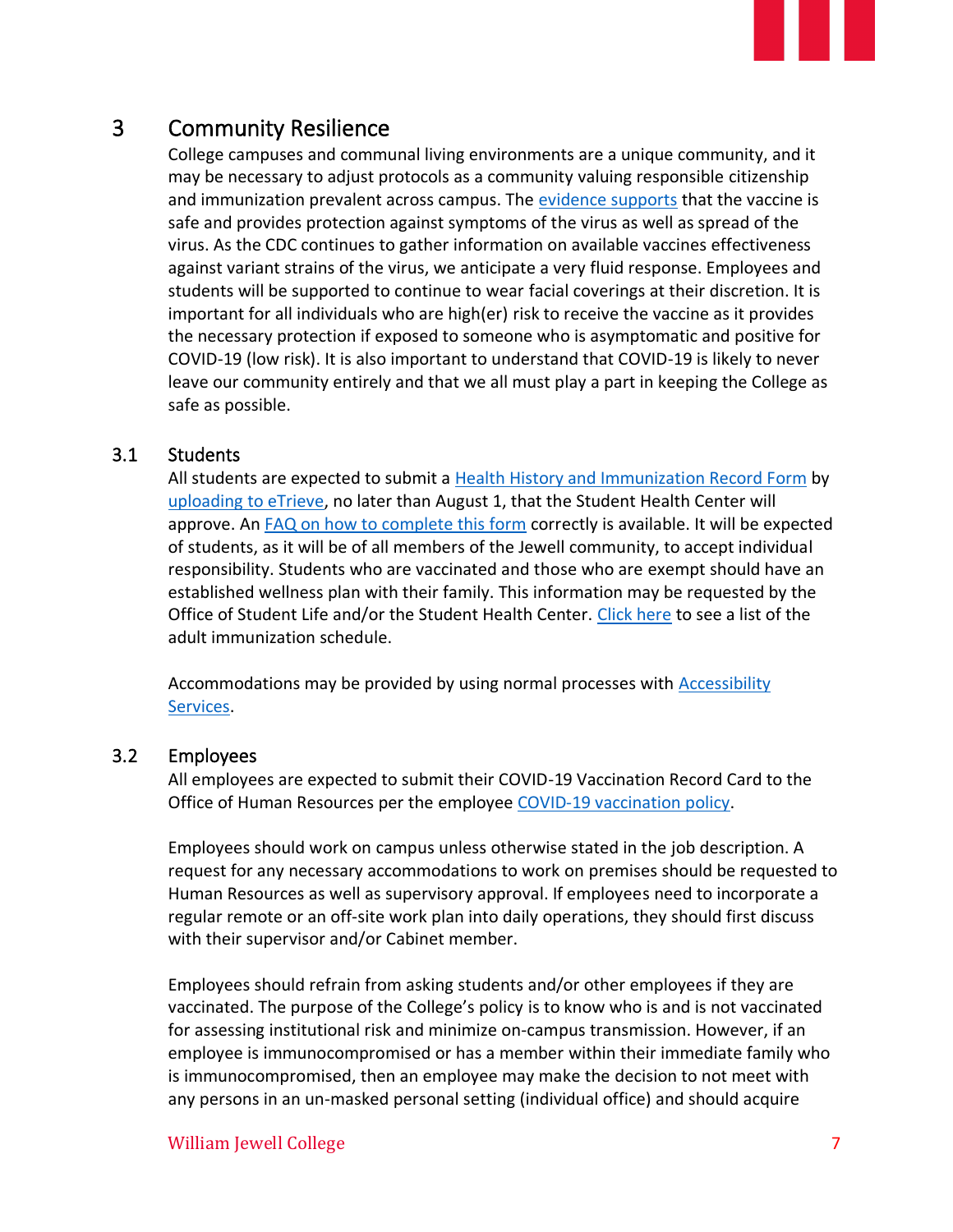disposable facial coverings. In these instances, employees may choose to hold meetings via Zoom or adhere to social distancing or conduct meetings in an outdoor setting if individuals are unable to wear a facial covering at the employee's request.

#### 3.3 Travel

The [CDC regularly updates guidance](https://www.cdc.gov/coronavirus/2019-ncov/travelers/index.html) on traveling domestically and internationally, for vaccinated individuals and non-vaccinated. Employees and students should operate in a manner consistent with public health recommendations and plan accordingly for any required testing and/or periods of quarantine.

#### 3.4 Attendance and Community Gatherings

The College welcomes all visitors to campus without restrictions to purpose of visit. Facial covering requirements for any/all visitors is in effect until ORC Level A-1, with the exception of periods of physical activity or dining.

Large gatherings indoors may be subject to facial covering requirements, particularly for non-vaccinated individuals. In this context, Large is defined as meeting capacity of large rooms (e.g. YGCU 221-222) or indoor events with more than 250 individuals where three (3) feet of distancing cannot be maintained.

As a general matter, there are no individual restrictions after attending a large gathering; however, individuals should be mindful of symptoms of COVID-19 occurring and take action per Section 5 of this guide.

#### 3.5 Campus Safety

Campus Safety will maintain patrols on campus 24 hours per day. To contact Campus Safety call (816) 365-0709. In case of emergency call 911. [Click here](https://www.jewell.edu/how-report-complaints-or-crime) for other ways to report a crime and concerning behavior.

It is of note that Campus Safety, or any designee, will not be asked to police any active facial covering policy and such behavior should not be reported.

#### 4 Wellness Protocols

The response to the virus and its variants is anticipated to be very fluid, as the CDC continues to gather information. Our primary goal is to reach micro-herd immunity; however, immunity will not be the only effort to mitigate illness or focus on the importance of self-care.

#### 4.1 Health and Well-being

The College will host a series of wellness and mindfulness exercises throughout the year. This time will be used to rejuvenate the body, mind and spirit. More information will be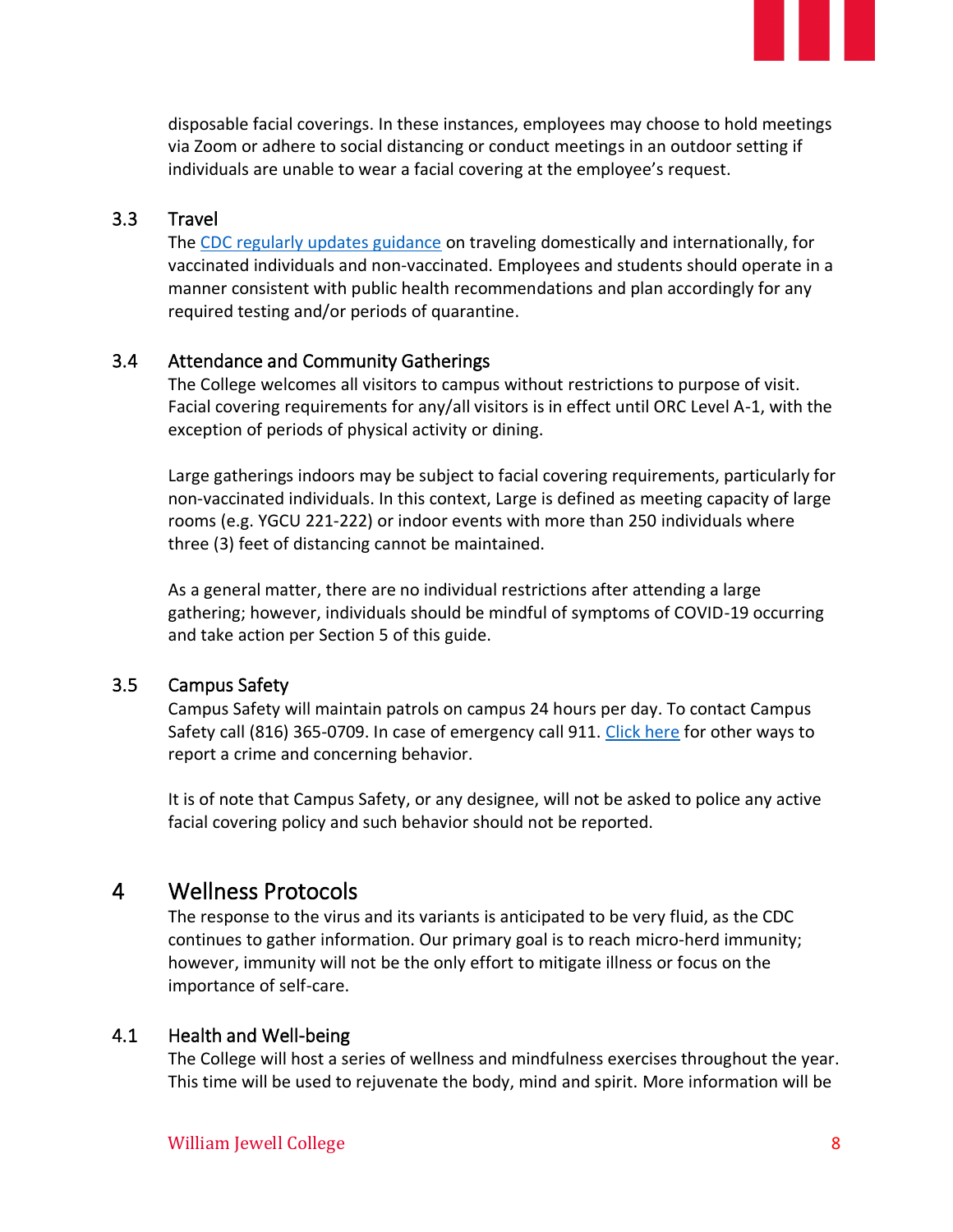distributed by email throughout the year by the Offices of Human Resources and Student Life.

#### 4.2 Respiratory and other Contagious Disease Control

The College will continue to offer vaccination clinics for influenza and COVID-19 each fall as necessary. If booster clinics are necessary, the College will make proper arrangements with local health officials to conduct a clinic as appropriate with College policy.

The Student Health Center (Section 6.1) will treat students and employees (as appropriate) and coordinate with the Mobilization Team in the event of on-campus transmission.

#### 4.3 Vaccination

Effective May 25, 2021, William Jewell College will require the COVID-19 vaccine of all employees and students as a matter of public health. [Click here](https://www.jewell.edu/sites/default/files/pdf/COVID-19_Vaccine_Policy_Fall2021.pdf) for the full announcement. The College's goal is to achieve micro-herd immunity on a micro-level (within the Jewell community) for a safe and vibrant campus. The ORC framework is developed to be progressive through the risk levels and consistent with local health department expectations.

A determination for (booster) immunization requirements for the 2022-2023 academic year is not available at this time. [More information](https://www.cdc.gov/vaccines/adults/vaccination-records.html) on keeping your vaccine records up to date is available. It is expected that the College include booster clinics annually, similarly to that for influenza occurring every fall.

As legally required, exemptions are available to the vaccination requirement. Allowable exemptions for medical, personal or religious reasons must be reported as such on the Health History and [Immunization Record Form](https://www.jewell.edu/health-center) (students) or a [statement of exemption](https://jewell.edu/sites/default/files/Employee_Vaccine_Exemption.pdf) (employees).

An on-campus vaccination clinic will be held semesterly on-campus to assist in the vaccination of any individual who has not yet received a single dose. Dates are to be determined. Vaccine is readily available at many pharmacies in the metropolitan area.

Available [vaccines for COVID-19 help our bodies fight illness.](https://www.cdc.gov/coronavirus/2019-ncov/vaccines/different-vaccines/how-they-work.html?s_cid=10491:what%20does%20the%20covid%20vaccine%20do:sem.ga:p:RG:GM:gen:PTN:FY21) [Studies show](https://www.cdc.gov/coronavirus/2019-ncov/vaccines/effectiveness/work.html) that vaccination reduces the risk of COVID-19 and its potentially severe complications, and it helps protect people against the spread of COVID-19. A small percentage of vaccinated individuals will develop COVID-19 illness; however, the symptoms are less severe. These are critical elements to the safety of the Jewell community: fight the spread in our communal environment and reduce the severity for those who are at greater risk.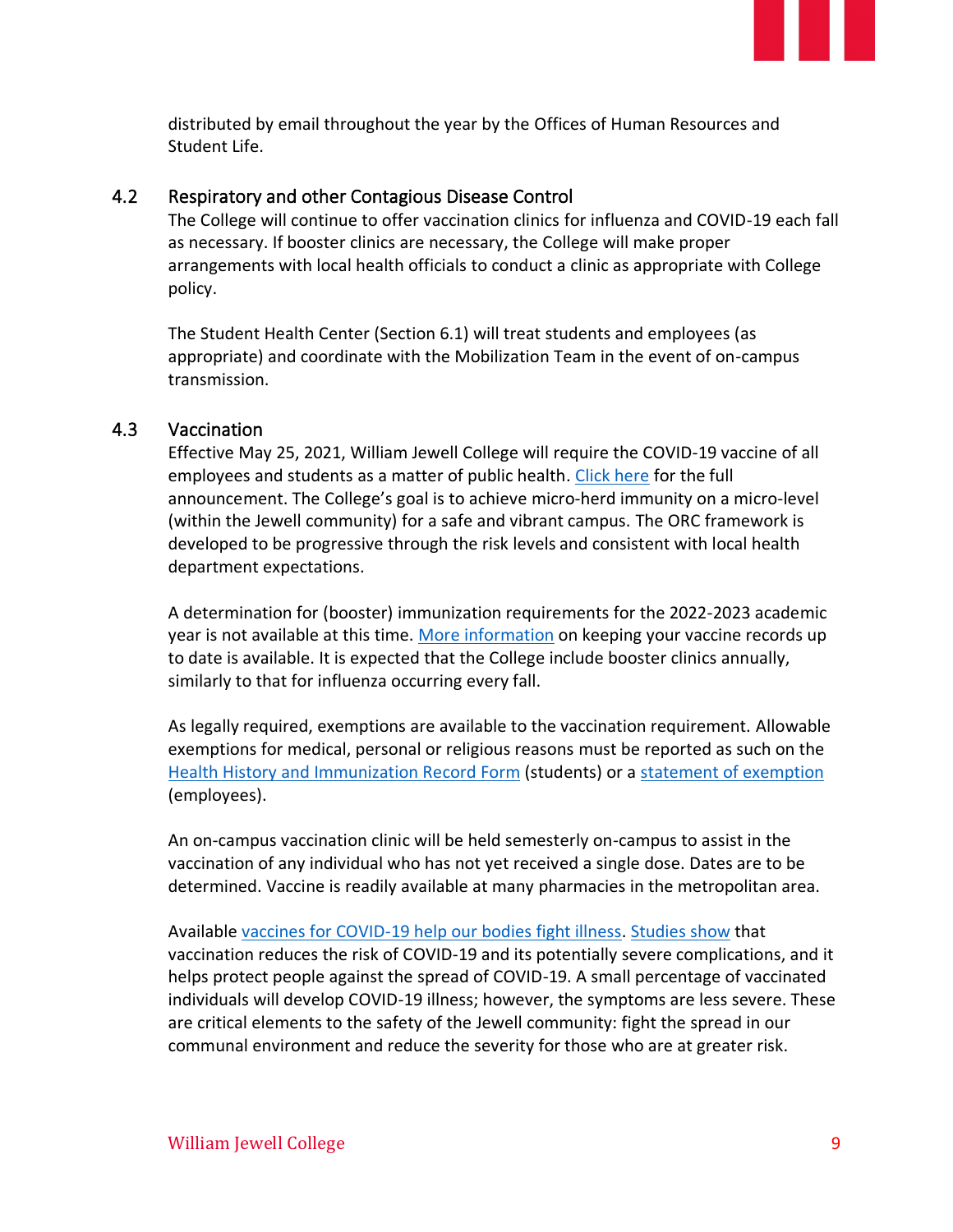Scientific evidence is available on the safety and efficacy of the vaccines. Visit [covidvaccine.mo.gov](http://covidvaccine.mo.gov/) or [www.cdc.gov](http://www.cdc.gov/) for reliable information.

The [U.S. Department of Education released a handbook](https://www2.ed.gov/documents/coronavirus/reopening-3.pdf) in June complimentary to the [CDC guidance for institutions of higher education.](https://www.cdc.gov/coronavirus/2019-ncov/community/colleges-universities/considerations.html) Key points of these documents include that at institutions with "all students, faculty, and staff are fully vaccinated prior to the start of the semester can return to full capacity in-person learning, without requiring or recommending masking or physical distancing for people who are fully vaccinated." To achieve the institutional goal of a full experience for our students in 2021-22, without mitigation protocols similar to 2020-21, all students, faculty and staff should vaccinate to achieve micro-herd immunity.

#### 4.4 Exemptions

As required by law, the College must provide opportunities for exemption from COVID-19 vaccination and other immunizations for the reasons of medical conditions and religious belief. Students, faculty and staff should not consider exemptions due to having previously contracted COVID-19. It is unclear of the length of protection after recovering from COVID-19. [Click here](https://www.cdc.gov/coronavirus/2019-ncov/vaccines/faq.html?s_cid=10482:vaccine%20after%20covid:sem.ga:p:RG:GM:gen:PTN:FY21) for other FAQs with the CDC. If individuals are concerned about the long-term side effects and safety of the vaccines, they are encouraged to review the information from the CDC and consult with their family physician.

#### 4.5 Hygiene

Proper personal hygiene and [washing your hands](https://www.cdc.gov/handwashing/index.html) frequently protects yourself and others against various forms of contagious diseases. The custodial staff clean high-touch surfaces daily. Cleaning supplies are provided by the College in common areas.

#### 5 COVID-19 Preventive Protocols

The COVID-19 vaccination mandate will allow vaccinated students and employees to relax in many protocols that were required in 2020-21. However, a holistic response of protocols is necessary to contain the spread of the virus on-campus when unvaccinated individuals are present.

#### 5.1 Facial Coverings

Facial coverings are not required by vaccinated individuals indoors or by any individual outdoors. Non-vaccinated individuals are required to [properly wear](https://www.cdc.gov/coronavirus/2019-ncov/prevent-getting-sick/how-to-wear-cloth-face-coverings.html) facial coverings per CDC guidelines or until Level A-1 is achieved. Facial coverings are encouraged for any who deem it appropriate for personal well-being. In addition, known cases of influenza decreased in 2020-2021 as a result of frequent mask wearing. It may become best practice to wear facial coverings during peak flu season or when other non-COVID-19 symptoms are present.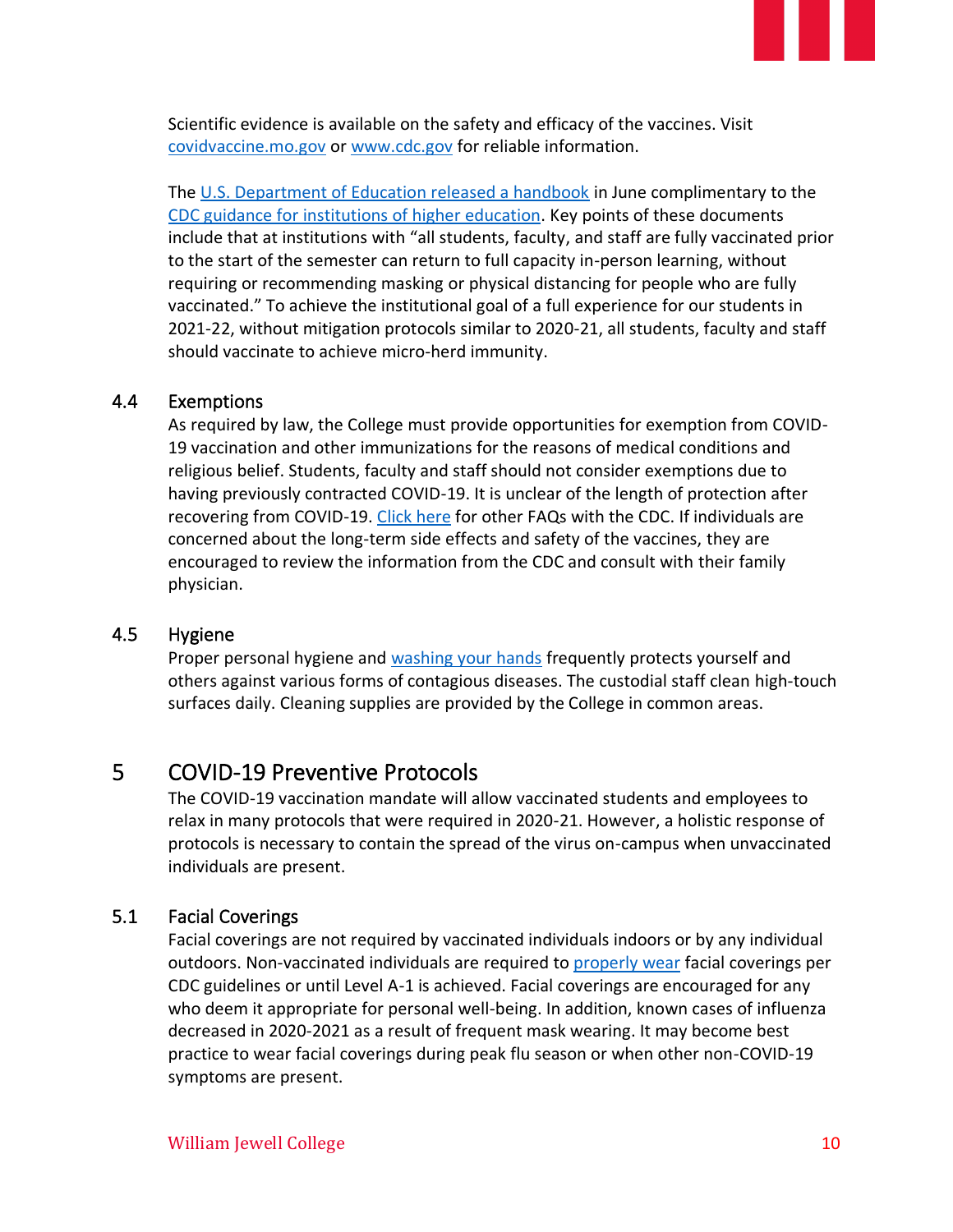Unvaccinated individuals who are reported to Human Resources or Student Life and are found to have violated the College's facial covering policy will be subject to a disciplinary referral by the supervisor or the Student Conduct Committee.

#### 5.2 Social Distancing

Most [social distancing](https://www.cdc.gov/coronavirus/2019-ncov/prevent-getting-sick/social-distancing.html) requirements will be removed from campus; however, seating may be arranged to allow distance accommodations for unvaccinated individuals dependent of space availability. Individuals should adhere to any social distancing as/when posted.

#### 5.3 Testing

The College will continue symptomatic testing in the Student Health Center but is not planning to conduct regular asymptomatic and surveillance testing unless guidance and/or requirements change or there is ongoing community transmission. If you are experiencing symptoms of COVID-19, you should contact the Student Health Center to schedule a test.

Vaccinated individuals will not be responsible for the cost of the test if administered by the College. Non-vaccinated individuals will be responsible for the cost and/or be required to submit to their health insurance provider. [Free tests](https://health.mo.gov/living/healthcondiseases/communicable/novel-coronavirus/community-test.php) are also available from the State of Missouri for residents with a Missouri address (or campus address).

#### 5.4 Contact Tracing

Contact tracing will be conducted on a limited basis by the institution, in coordination by Campus Safety. Confirmed positive cases will report to the local health department per local orders for contact tracing.

#### 5.5 Quarantine and Isolation

Vaccinated individuals who are notified of being a close contact should wear a facial covering for 14 days and take a COVID-19 test between days 3-5. Non-vaccinated individuals who have been in close contact with someone who has COVID-19 must quarantine for 14 days during Level A-2. During Level A-1, unvaccinated individuals who are notified of being a close contact are required to quarantine if they are experiencing symptoms otherwise must wear a facial covering for 14 days and take a COVID-19 test between days 3-5 and again at day 7 or  $8^1$ .

Individuals who have tested positive for COVID-19 should not visit private or public settings and must isolate themselves from others for 10 days.

<sup>&</sup>lt;sup>1</sup> Quarantine protocols for unvaccinated individuals at Level A-1 have been updated effective November 1.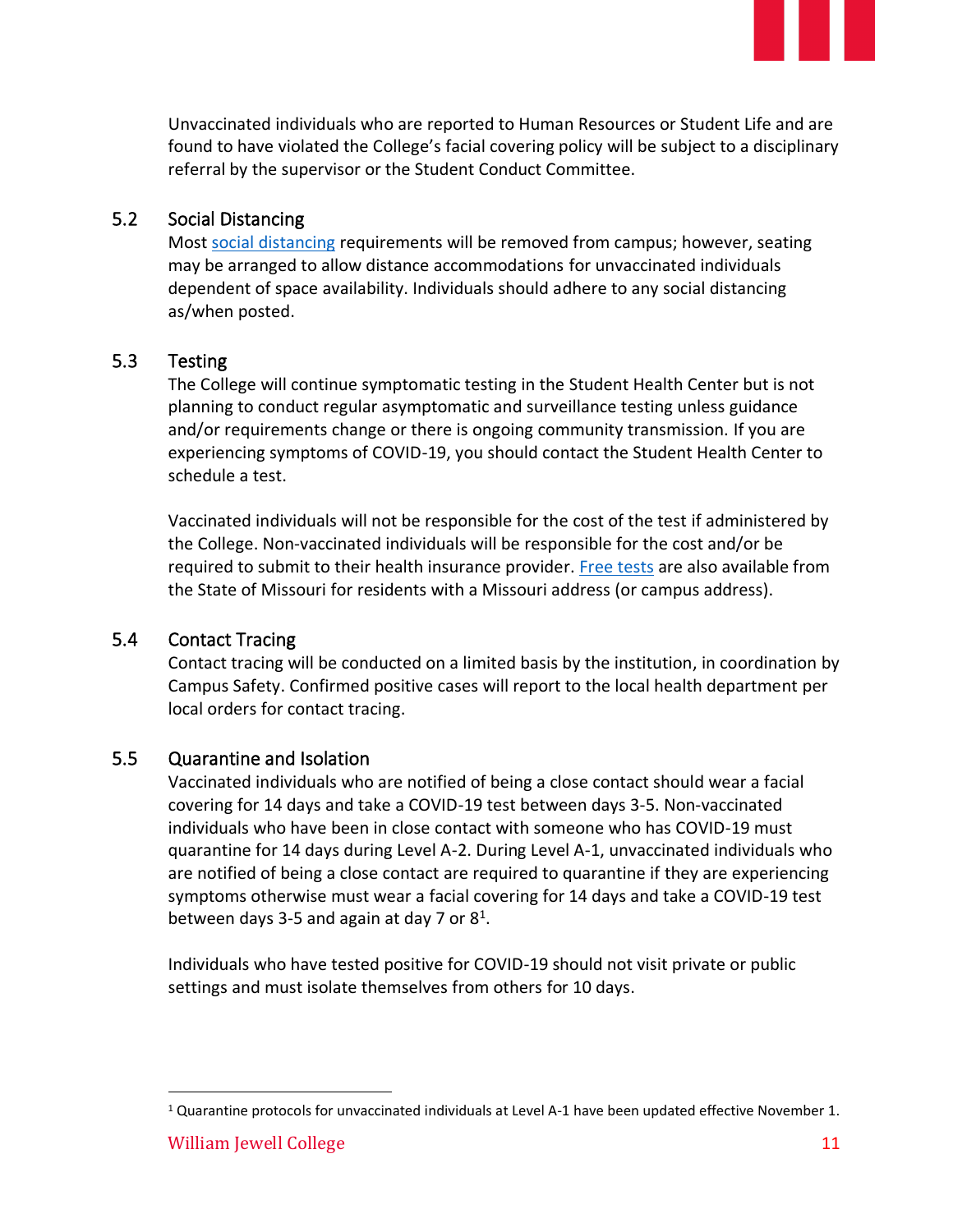COVID-19 tests are available in the Student Health Center for anyone who is experiencing symptoms of COVID-19. Individuals will be directed to quarantine or isolate by the Student Health Center as appropriate.

If you test off campus, you must submit positive test results to the College. Students must report to the Student Health Center and employees must report to Human Resources.

#### 6 Health Services

Responsible community living includes taking care of yourself and helping those around you stay healthy. If you have COVID-19 or other flu-like symptoms, you should seek medical attention within 24 to 48 hours of the first indication of symptoms. Should you require evaluation during hours the Student Health Center is closed, a number of local urgent care clinics have evening and weekend hours.

#### 6.1 Student Health Center

The Student Health Center is located in Browning Hall on the second floor. The Student Health Center is a walk-in clinic, open Monday through Friday, 8 a.m. to 4:30 p.m. during the academic year. Additional information can be found at the [Student Health](https://www.jewell.edu/live/student-services/health-center)  [Center website.](https://www.jewell.edu/live/student-services/health-center)

If you have symptoms of COVID-19, please contact the Student Health Center at (816) 415-5020 during office hours so appropriate preparations can be made for your evaluation. Employees should seek medical attention from their local physician or urgent care. If you have questions about accessing care and options for testing, contact the Student Health Center for help.

The Student Health Center is offering telehealth visits. The website used is HIPAA compliant and confidential. Telemedicine can be used for a wide variety of health services. Acute visits that require a physical exam and testing will need to occur face to face. To schedule a telehealth visits, call or [email](mailto:healthcenter@william.jewell.edu) the Student Health Center. Telehealth visit links will be sent via email to the students William Jewell email account.

#### 6.2 Counseling Services

Living in a community environment with the continued risk of COVID-19 places additional pressure on one's mental health. Students should [contact Counseling Services](https://www.jewell.edu/live/student-services/counseling-services) for support.

The COVID-19 pandemic has had a considerable impact on all of us that has often led to many different emotional responses — stress, being overwhelmed, stronger emotions than normal. As we begin to move into a post-pandemic world, these emotional responses will continue. Learning to cope with these emotions (including stress) in healthy ways is an important part to maintaining one's mental and physical wellness.

#### William Jewell College 12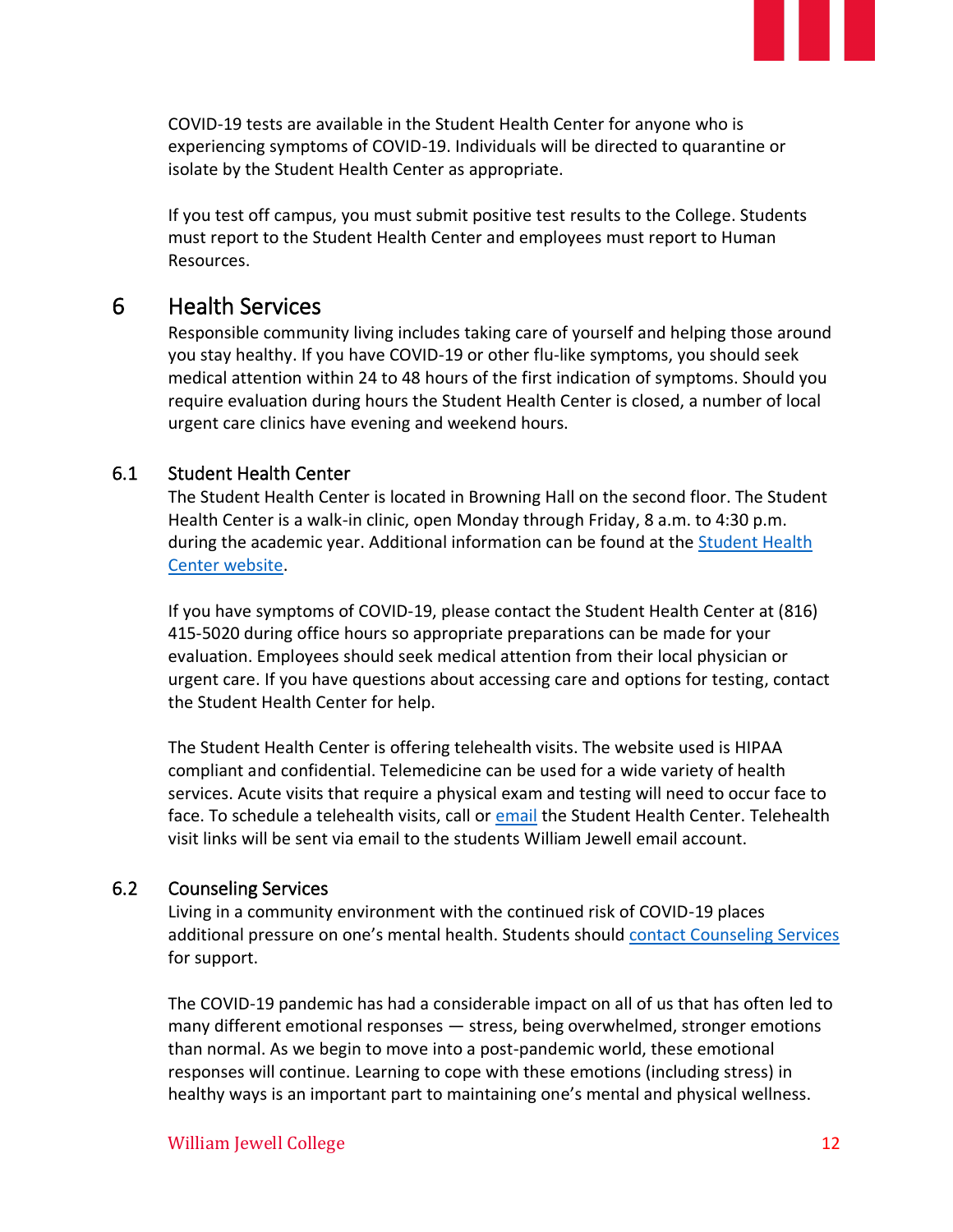The [CDC](https://www.cdc.gov/coronavirus/2019-ncov/daily-life-coping/managing-stress-anxiety.html) states that stress can cause the following:

- Feelings of fear, anger, sadness, worry, numbness or frustration
- Changes in appetite, energy, desires and interests
- Difficulty concentrating and making decisions
- Difficulty sleeping or nightmares
- Physical reactions, such as headaches, body pains, stomach pains and skin rashes
- Worsening of chronic health problems
- Worsening of mental health problems
- Increased use of tobacco, alcohol and other substances

The [CDC](https://www.cdc.gov/coronavirus/2019-ncov/daily-life-coping/managing-stress-anxiety.html) also offers the following ways to cope with stress in a healthy manner:

- Take breaks from the news and social media this includes watching, reading and listening
- Take care of your body
	- o Take deep breaths, stretch or mediate
	- o Try to eat a healthy and well-balanced diet
	- o Exercise regularly
	- o Get plenty of sleep
	- o Avoid excessive alcohol, tobacco and substance use
	- o Continue with routine preventive measures as recommended by your healthcare provider
	- o Get vaccinated with a COVID-19 vaccine
- Make time to unwind engage in something that you enjoy
- Connect with others  $-$  talk with others about how you are feeling
- Connect with your community- or faith-based organizations

#### CDC: [How Right Now](https://www.cdc.gov/howrightnow/) – Finding What Helps

How Right Now is a communications campaign designed to promote and strengthen the emotional well-being and resiliency of populations adversely affected by COVID-19 related stress, grief and loss.

#### 7 Environmental Response

Now that we have lived and learned from our pandemic experience, the College is transitioning to normalcy along with the country. It is expected that employees and students will transition at their individual pace, and we encourage each individual's response that cares for self. The responsibility of the College is to provide an environment that supports our goal of a full experience.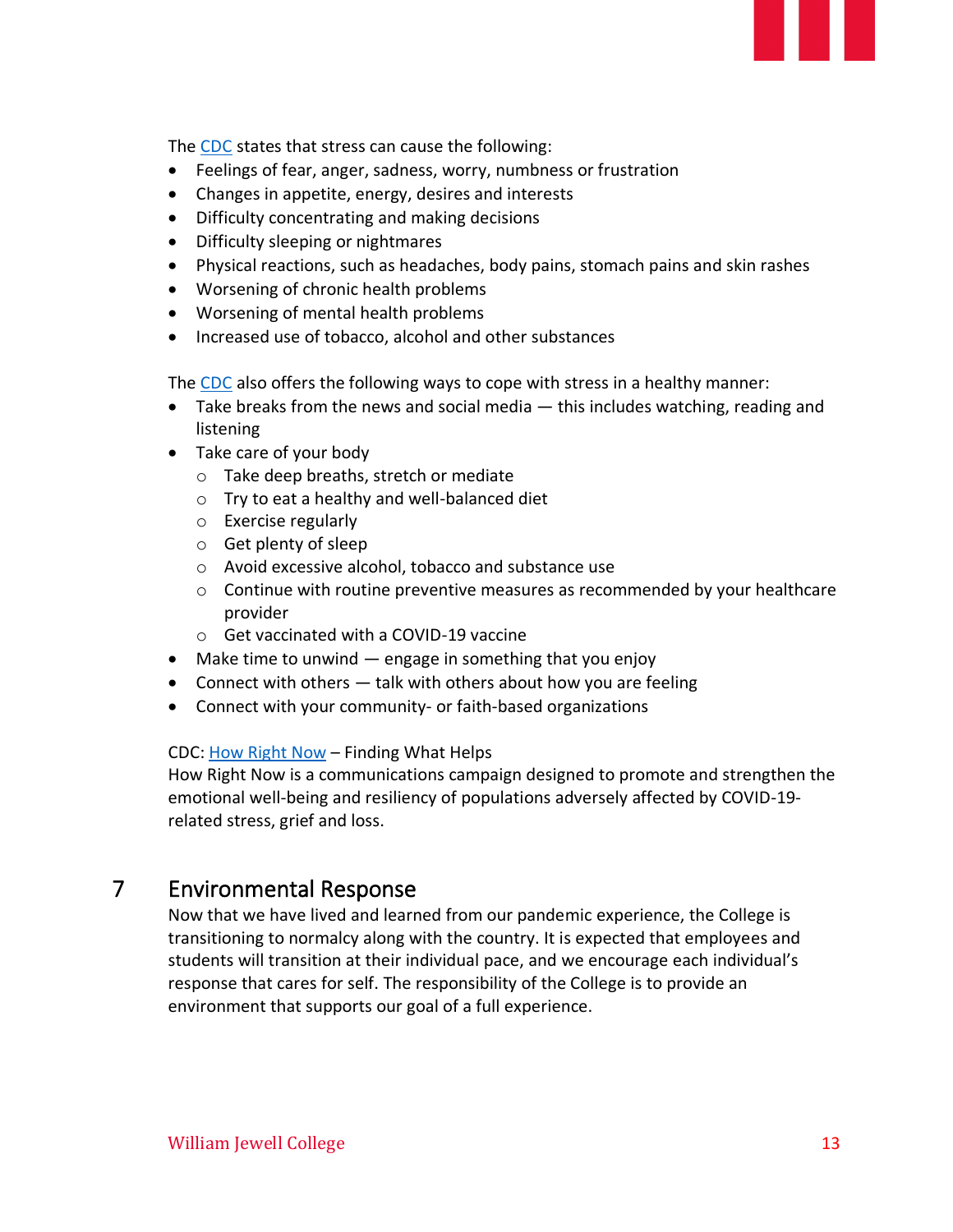

#### 7.1 New Matrix levels

Operation Resurgent Campus protocols are progressive in relaxing mitigation efforts, and less suitable in addressing increased transmission on campus. You can [view the full](https://www.jewell.edu/sites/default/files/pdf/Operation_Resurgent-Framework-11.1.21.pdf)  [ORC framework here.](https://www.jewell.edu/sites/default/files/pdf/Operation_Resurgent-Framework-11.1.21.pdf) Refer to Section 2.2 for additional detail.

#### 7.2 COVID-19 Response Mitigation Protocols

Operation Safe Campus protocols and threat matrix will remain in the Campus Safety response plan. Mitigation within the ORC framework assumes a gradual return to normalcy and reduces mitigation efforts. In the unexpected event that cases on campus increase to a level that requires campus-wide intervention, the response is likely to implement components of [OSC Level B.](https://jewell.edu/sites/default/files/pdf/Threat_matrix_8.27.20.pdf) It is of note that many areas (departments) on campus had more detailed mitigation efforts unique to those areas (i.e. Dining Services, Campus Housing, etc.) that may also be enforced.

#### 7.3 Accommodations and Exemptions

Students must use the [Accessibility Services](https://www.jewell.edu/accessibility-services) or [Residential Policy Appeal](https://williamjewell.formstack.com/forms/untitled_form_48) processes for all accommodation or exemption requests, including COVID-19 related requests.

#### 7.4 Modifications

The College reserves the right to modify this guide, policy herein, and the framework of Operation Resurgent Campus at any time in its sole discretion to adapt to changing circumstances. As guidance from the CDC, state and local health department is released, we will adjust accordingly to a situation that is expected to remain fluid for many months.

#### 8 Academics and Academic Support

#### 8.1 Academic Calendar

The College is preparing for a traditional academic year. In 2020-21, modifications included the elimination of fall break and virtual classes after Thanksgiving, as well as spring break days throughout spring months as opposed to a single week. We do not anticipate such changes for the 2021-22 academic year. You may view [important dates](https://www.jewell.edu/learn/resources/academic-calendar)  [within the 2021-22 academic year here.](https://www.jewell.edu/learn/resources/academic-calendar)

#### 8.2 Academic Mode of Delivery

Mode of delivery is designated on the student's class schedule and the course syllabi with more detailed information. Modes of delivery include face to face, hybrid learning (asynchronous or synchronous) and online (asynchronous or synchronous).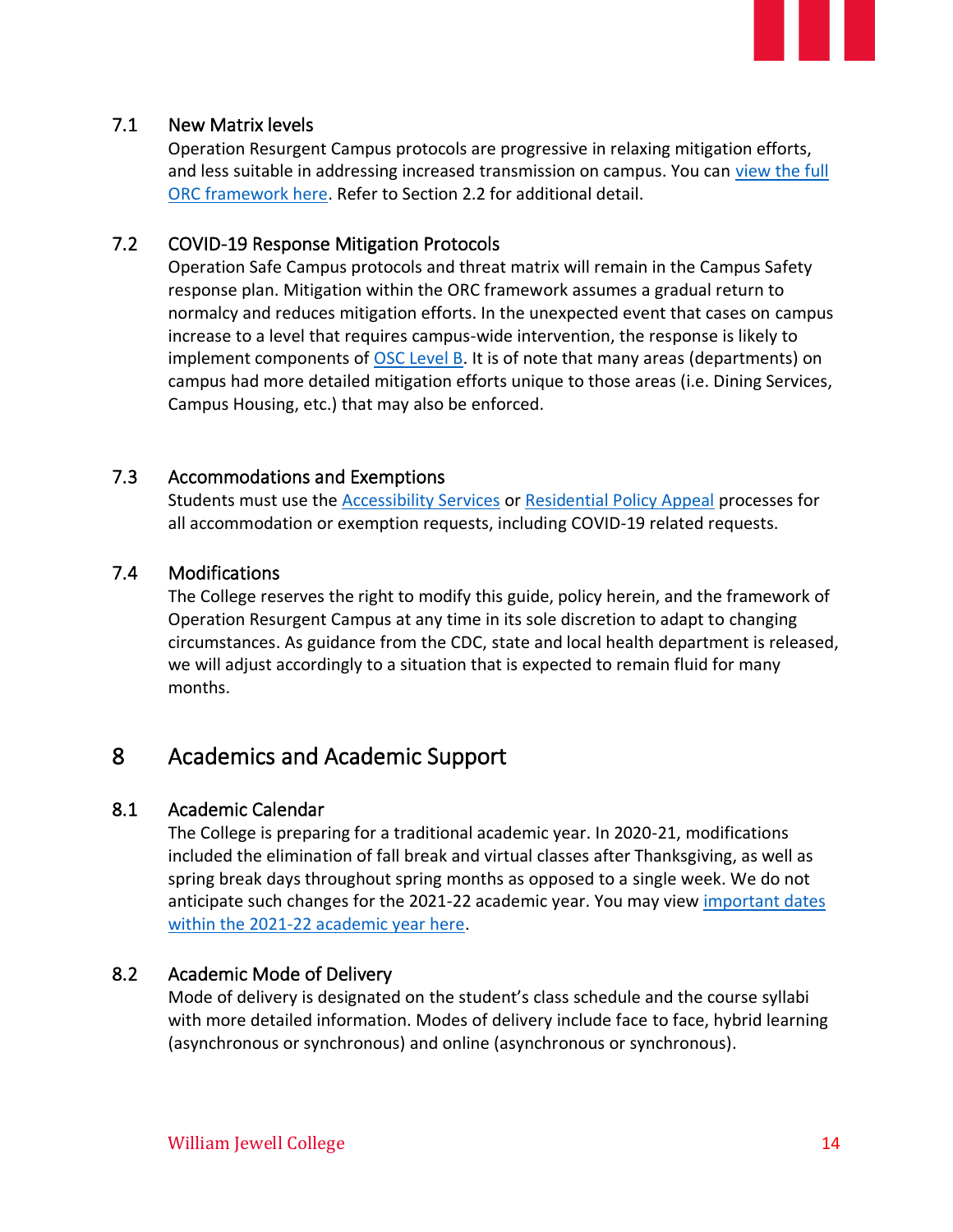#### 8.3 Classroom and Instructional Spaces

The College is preparing for and will configure normal classroom settings, which do not include six feet of social distancing (one may be required to mask in some situations) and using traditional classroom spaces only.

#### 9 Athletics

Since the onset of the pandemic, the College and the Great Lakes Valley Conference (GLVC) have relied heavily on guidance provided by the [NCAA Sports Science Institute](https://www.ncaa.org/sport-science-institute/covid-19-coronavirus) to provide student-athletes with opportunities to participate in intercollegiate athletics safely and will continue to do so.

#### 9.1 NCAA

The most recent edition of the [Resocialization of Collegiate Sport](https://ncaaorg.s3.amazonaws.com/ssi/COVID/SSI_ResocializationSummerActivities.pdf) replaces all prior resocialization documents and serves as general guidance to member schools. Much of what is listed comes from the Resocialization of Collegiate Sport and highlighted below are key points that will affect athletics participation in the 2021-2022 academic year:

- Risk classification by type of sport is no longer considered a materially relevant testing consideration as, to date, data indicate the risk of contracting COVID-19 is related to activities outside of training and competing in sport, especially social and housing activities.
- If current trends continue, it is unlikely that testing strategies for the 2021-22 academic year will be more stringent than what is outlined in this document, and any subsequent COVID-19 guidance will be limited to reminders about commonsense infection risk mitigation strategies. It is anticipated that any subsequent guidance materials will be made available no later than midsummer.

Available data suggest that currently available vaccines are effective against existing variants and that vaccines are effective in preventing infection and transmission. Achieving a critical threshold of 85% immunity is key to full resumption of athletics activities and will be evaluated on a team-by-team basis. All Athletics Department personnel and student-athletes are required to get vaccinated or file for exemption.

#### 10 Student Life

#### 10.1 Orientation

The orientation schedule has been developed with normal processes. For more information, visit [jewell.edu/orientation.](https://www.jewell.edu/orientation)

#### William Jewell College 15